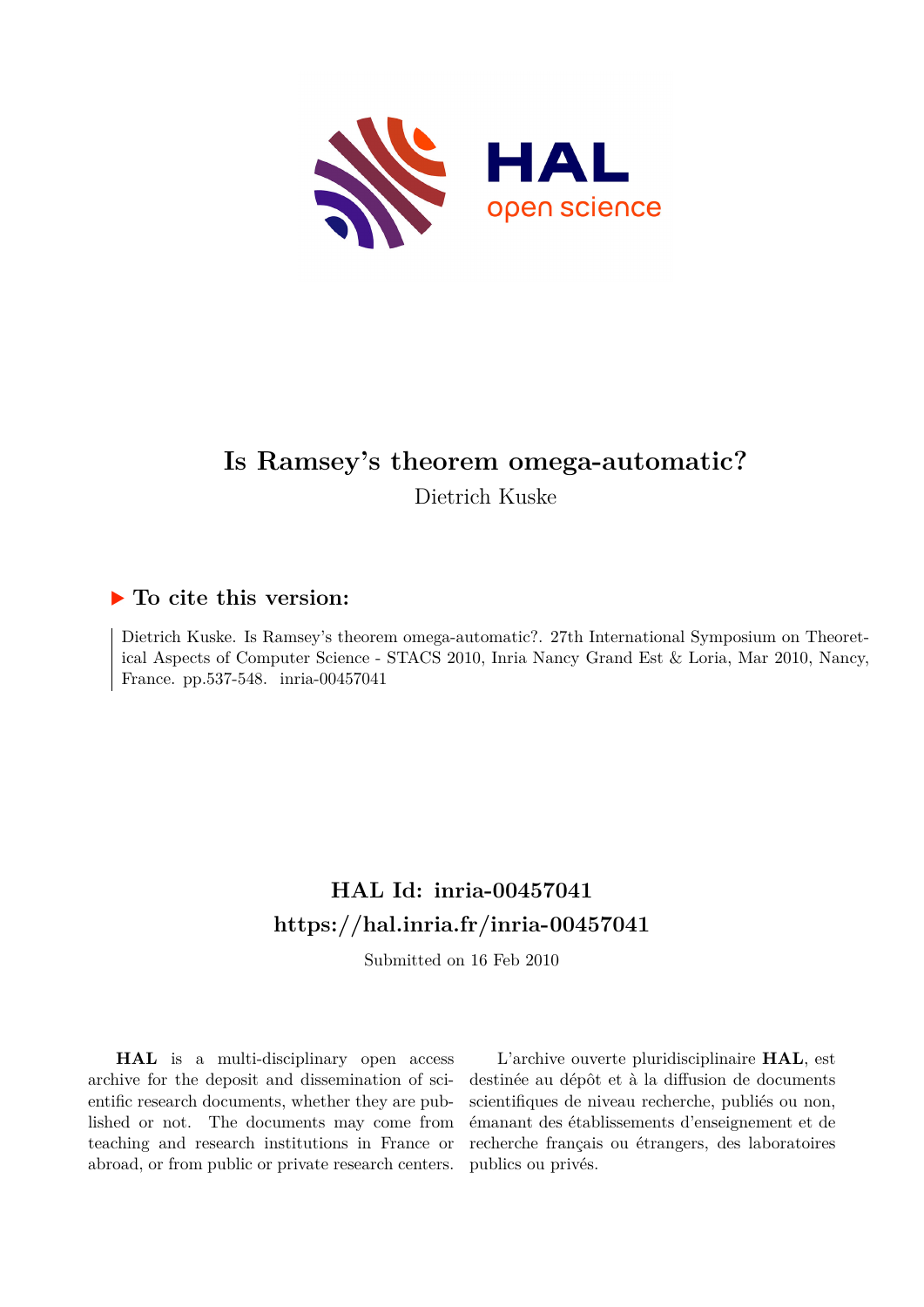# IS RAMSEY'S THEOREM ω-AUTOMATIC?

DIETRICH KUSKE

Centre national de la recherche scientifique (CNRS) and Laboratoire Bordelais de Recherche en Informatique (LaBRI), Bordeaux, France

ABSTRACT. We study the existence of infinite cliques in  $\omega$ -automatic (hyper-)graphs. It turns out that the situation is much nicer than in general uncountable graphs, but not as nice as for automatic graphs.

More specifically, we show that every uncountable  $\omega$ -automatic graph contains an uncountable co-context-free clique or anticlique, but not necessarily a context-free (let alone regular) clique or anticlique. We also show that uncountable  $\omega$ -automatic ternary hypergraphs need not have uncountable cliques or anticliques at all.

# Introduction

Every infinite graph has an infinite clique or an infinite anticlique – this is the paradigmatic formulation of Ramsey's theorem [Ram30]. But this theorem is highly non-constructive since there are recursive infinite graphs whose infinite cliques and anticliques are all non-recursive (not even in  $\Sigma^0_2$ , [Joc72], cf. [Gas98, Thm. 4.6]). Recall that a graph is recursive if both its set of nodes and its set of edges can be decided by a Turing machine. Replacing these Turing machines by finite automata, one obtains the more restrictive notion of an automatic graph: the set of nodes is a regular set and whether a pair of nodes forms an edge can be decided by a synchronous two-tape automaton (this concept is known since the beginning of automata theory, a systematic study started with [KN95, BG04], see [Rub08] for a recent overview). In this context, the situation is much more favourable: every infinite automatic graph contains an infinite regular clique or an infinite regular anticlique (cf. [Rub08]).

Soon after Ramsey's paper from 1930, authors got interested in a quantitative analysis. For finite graphs, one can ask for the minimal number of nodes that guarantee the existence of a clique or anticlique of some prescribed size. This also makes sense in the infinite: how many nodes are necessary and sufficient to obtain a clique or anticlique of size  $\aleph_0$  (Ramsey's theorem tells us:  $\aleph_0$ ) or  $\aleph_1$  (here one needs more than  $2^{\aleph_0}$  nodes [Sie33, ER56]).

Since automatic graphs contain at most  $\aleph_0$  nodes, we need a more general notion for a recursion-theoretic analysis of this situation. For this, we use Blumensath  $\&$  Grädel's [BG04]  $\omega$ -automatic graphs: the names of nodes form a regular  $\omega$ -language and the edge

*Key words and phrases:* Logic in computer science, Automata, Ramsey theory.

These results were obtained when the author was affiliated with the Universität Leipzig.



 c Dietrich Kuske **Creative Commons Attribution-NoDerivs License** 

*<sup>1998</sup> ACM Subject Classification:* F.4.1.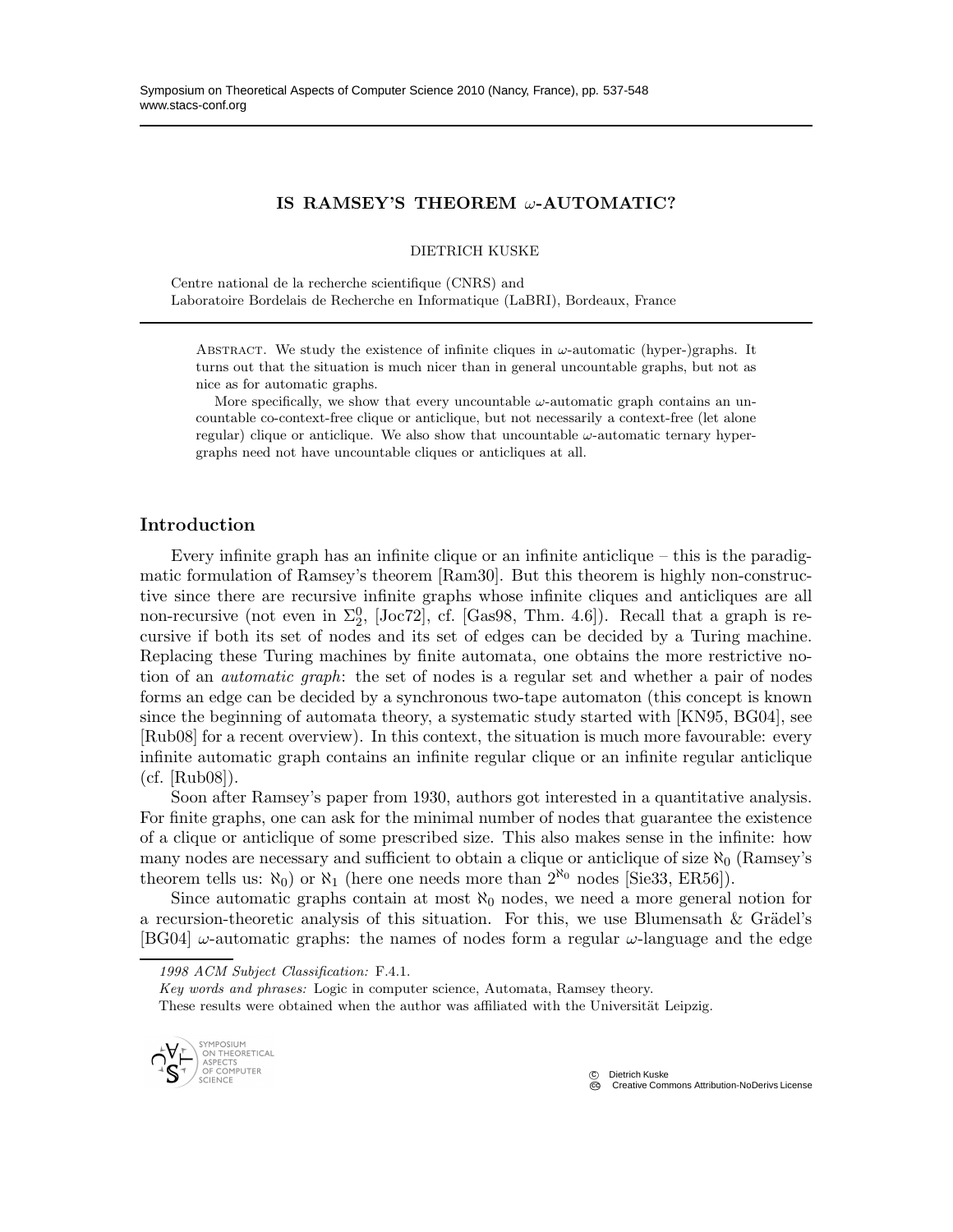relation (on names) as well as the relation "these two names denote the same node" can be decided by a synchronous 2-tape Büchi-automaton. In this paper, we answer the question whether these  $\omega$ -automatic graphs are more like automatic graphs (i.e., large cliques or anticliques with nice properties exist) or like general graphs (large cliques need not exist).

Our answer to this question is a clear "somewhere in between": We show that every ω-automatic graph of size  $2^{\aleph_0}$  contains a clique or anticlique of size  $2^{\aleph_0}$  (Theorem 3.1) – this is in contrast to the case of arbitrary graphs where such a subgraph need not exist [Sie33]. But in general, there is no regular clique or anticlique (Theorem  $3.13$ ) – this is in contrast with the case of automatic graphs where we always find a large regular clique or anticlique. Finally, we also provide an  $\omega$ -automatic "ternary hypergraph" of size  $2^{\aleph_0}$  without any clique or anticlique of size  $\aleph_1$ , let alone  $2^{\aleph_0}$  (Theorem 3.11).

For Theorem 3.1, we re-use the proof from [BKR08] that was originally constructed to deal with infinity quantifiers in  $\omega$ -automatic structures. The proof of Theorem 3.13 makes use of the "ultimately equal" relation. This relation was also crucial in the separation of injectively from general  $\omega$ -automatic structures [HKMN08] as well as in the handling of infinity quantifiers in [KL08] and [BKR08]. In the ternary hypergraph from Theorem 3.11, a 3-set  $\{x, y, z\}$  of infinite words with  $x \leq_{\text{lex}} y \leq_{\text{lex}} z$  forms an undirected hyperedge iff the longest common prefix of x and y is shorter than the longest common prefix of y and z.

 $i$ From Theorem 3.1 (i.e., the existence of large cliques or anticliques in  $\omega$ -automatic graphs), we derive that any  $\omega$ -automatic partial order of size  $2^{\aleph_0}$  contains an antichain of size  $2^{\aleph_0}$  or a copy of the real line.

## 1. Preliminaries

# 1.1. Ramsey-theory

For a set V and a natural number  $k \geq 1$ , let  $[V]^k$  denote the set of k-element subsets of V. A  $(k, \ell)$ -partition is a pair  $G = (V, E_1, \ldots, E_{\ell})$  where V is a set and  $(E_1, \ldots, E_{\ell})$ is a partition of  $[V]^k$  into (possibly empty) sets. For  $1 \leq i \leq \ell$ , a set  $W \subseteq V$  is  $E_i$ homogeneous if  $[W]^k \subseteq E_i$ ; it is homogeneous if it is  $E_i$ -homogeneous for some  $1 \leq i \leq \ell$ . The case  $k = \ell = 2$  is special: any (2, 2)-partition  $G = (V, E_1, E_2)$  can be considered as an (undirected loop-free) graph  $(V, E_1)$ . Homogeneous sets in G are then complete or discrete induced subgraphs of  $(V, E_1)$ .

Ramsey theory is concerned with the following question: Does every  $(k, \ell)$ -partition  $G = (V, E_1, \ldots, E_\ell)$  with  $|V| = \kappa$  have a homogeneous set of size  $\lambda$  (where  $\kappa$  and  $\lambda$  are cardinal numbers and  $k, \ell \geq 2$  are natural numbers). If this is the case, one writes

$$
\kappa \to (\lambda)^k_\ell
$$

(a notation due to Erdős and Rado [ER56]). This allows to formulate Ramsey's theorem concisely:

**Theorem 1.1** (Ramsey [Ram30]). If  $k, \ell \geq 2$ , then  $\aleph_0 \to (\aleph_0)_\ell^k$ .

In particular, every graph with  $\aleph_0$  nodes contains a complete or discrete induced subgraph of the same size. If one wants to find homogeneous sets of size  $\aleph_1$ , the base set has to be much larger:

**Theorem 1.2** (Sierpiński [Sie33]). If  $k, \ell \geq 2$ , then  $2^{\aleph_0} \nleftrightarrow (\aleph_1)^k_{\ell}$  and therefore in particular  $2^{\aleph_0} \nrightarrow (2^{\aleph_0})^k_\ell.$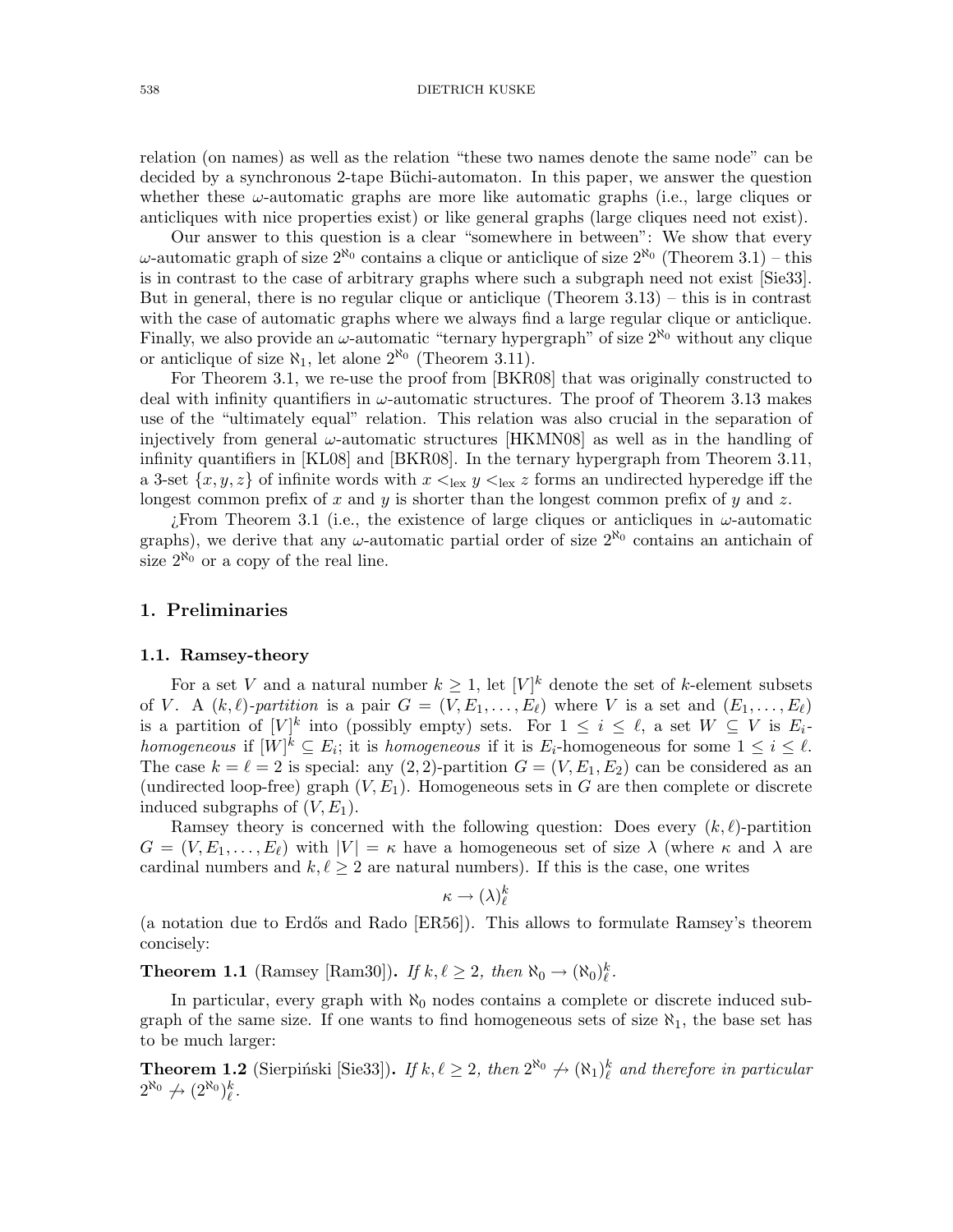Erdős and Rado [ER56] proved that partitions of size properly larger than  $2^{\aleph_0}$  have homogeneous sets of size  $\aleph_1$ . For more details on infinite Ramsey theory, see [Jec02, Chapter 9].

#### 1.2.  $\omega$ -languages

Let  $\Gamma$  be a finite alphabet. With  $\Gamma^*$  we denote the set of all finite words over the alphabet Γ. The set of all nonempty finite words is  $\Gamma^+$ . An  $\omega$ -word over Γ is an infinite  $\omega$ -sequence  $x = a_0 a_1 a_2 \cdots$  with  $a_i \in \Gamma$ , we set  $x[i, j] = a_i a_{i+1} \ldots a_{j-1}$  for natural numbers  $i \leq j$ . In the same spirit,  $x[i,\omega)$  denotes the  $\omega$ -word  $a_i a_{i+1} \ldots$ . The set of all  $\omega$ -words over  $\Gamma$  is denoted by  $\Gamma^{\omega}$  and  $\Gamma^{\infty} = \Gamma^* \cup \Gamma^{\omega}$ . For a set  $V \subseteq \Gamma^+$  of finite words let  $V^{\omega} \subseteq \Gamma^{\omega}$ be the set of all  $\omega$ -words of the form  $v_0v_1v_2\cdots$  with  $v_i \in V$ . Two infinite words  $x, y \in \Gamma^\omega$ are ultimately equal, briefly  $x \sim_e y$ , if there exists  $i \in \mathbb{N}$  with  $x[i,\omega) = y[i,\omega)$ . By  $\leq_{\text{lex}}$ , we denote the lexicographic order on the set  $\Sigma^{\omega}$  (with some, implicitly assumed linear order on the letters from  $\Sigma$ ) and  $\leq_{\text{pref}}$  the prefix order on  $\Sigma^{\infty}$ .

For  $\Sigma = \{0,1\}$ , the support supp $(x) \subseteq \mathbb{N}$  is the set of positions of the letter 1 in the word  $x \in \Sigma^{\omega}$ .

A (nondeterministic) Büchi-automaton M is a tuple  $M = (Q, \Gamma, \delta, \iota, F)$  where Q is a finite set of states,  $\iota \in Q$  is the initial state,  $F \subseteq Q$  is the set of final states, and  $\delta \subseteq Q \times \Gamma \times Q$  is the transition relation. If  $\Gamma = \Sigma^n$  for some alphabet  $\Sigma$ , then we speak of an *n*-dimensional Büchi-automaton over  $\Sigma$ . A run of M on an  $\omega$ -word  $x = a_0 a_1 a_2 \cdots$  is an  $\omega$ -word  $r = p_0 p_1 p_2 \cdots$  over the set of states Q such that  $(p_i, a_i, p_{i+1}) \in \delta$  for all  $i \geq 0$ . The run r is successful if  $p_0 = \iota$  and there exists a final state from F that occurs infinitely often in r. The  $\omega$ -language  $L(M) \subseteq \Gamma^{\omega}$  defined by M is the set of all  $\omega$ -words that admit a successful run. An  $\omega$ -language  $L \subseteq \Gamma^\omega$  is regular if there exists a Büchi-automaton M with  $L(M) = L$ .

Alternatively, regular  $\omega$ -languages can be represented algebraically. To this end, one defines  $\omega$ -semigroups to be two-sorted algebras  $S = (S_+, S_\omega; \cdot, \ast, \pi)$  where  $\cdot : S_+ \times S_+ \to S_+$ and  $* : S_+ \times S_\omega \to S_\omega$  are binary operations and  $\pi : (S_+)^{\omega} \to S_\omega$  is an  $\omega$ -ary operation such that the following hold:

- $(S_+, \cdot)$  is a semigroup,
- $s * (t * u) = (s \cdot t) * u,$
- $s_0 \cdot \pi((s_i)_{i \geq 1}) = \pi((s_i)_{i \geq 0}),$
- $\pi((s_i^1 \cdot s_i^2 \cdots s_i^{k_i})_{i \geq 0}) = \pi((t_j)_{j \geq 0})$  whenever

$$
(t_j)_{j\geq 0} = (s_0^1, s_0^2, \dots, s_0^{k_0}, s_1^1, \dots, s_1^{k_1}, \dots).
$$

The  $\omega$ -semigroup S is finite if both,  $S_+$  and  $S_\omega$  are finite. The free  $\omega$ -semigroup generated by Γ is

$$
\Gamma^\infty = (\Gamma^+, \Gamma^\omega; \cdot, *, \pi)
$$

where  $u \cdot v$  and  $u * x$  are the natural operations of prefixing a word by the finite word u, and  $\pi((u_i)_{i\geq 0})$  is the omega-word  $u_0u_1u_2\ldots$ . A homomorphism  $h:\Gamma^\infty\to S$  of  $\omega$ -semigroups maps finite words to elements of  $S_+$  and  $\omega$ -words to elements of  $S_\omega$  and commutes with the operations  $\cdot$ ,  $\ast$ , and  $\pi$ . The algebraic characterisation of regular  $\omega$ -languages then reads as follows.

**Proposition 1.3.** An  $\omega$ -language  $L \subseteq \Gamma^{\omega}$  is regular if and only if there exists a finite  $\omega$ -semigroup S, a set  $T \subseteq S_{\omega}$ , and a homomorphism  $\eta : \Gamma^{\infty} \to S$  such that  $L = \eta^{-1}(T)$ .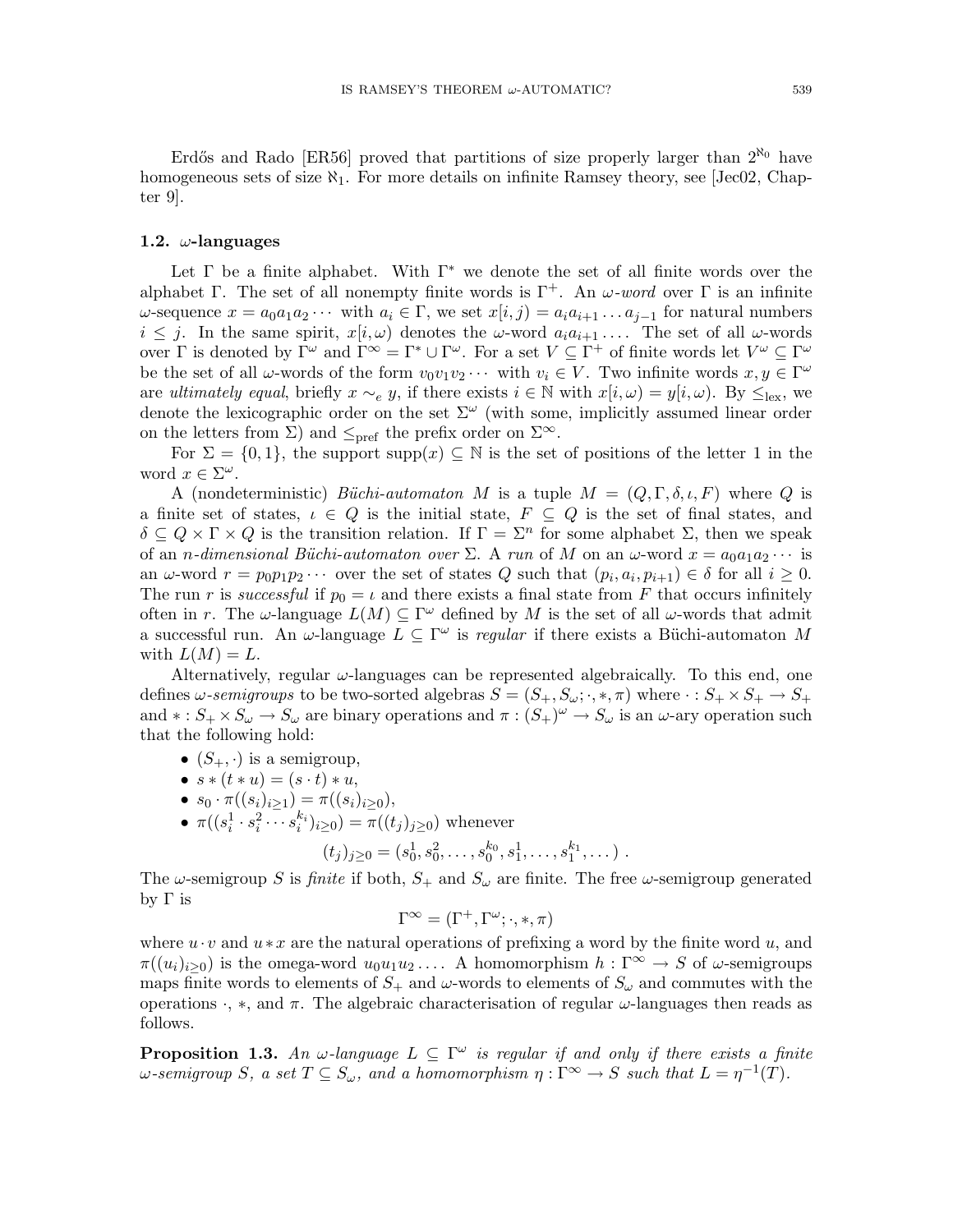Hence, every Büchi-automaton is "equivalent" to a homomorphism into some finite  $\omega$ -semigroup together with a distinguished set T (and vice versa).

For  $\omega$ -words  $x_i = a_i^0 a_i^1 a_i^2 \cdots \in \Gamma^{\omega}$ , the convolution  $x_1 \otimes x_2 \otimes \cdots \otimes x_n \in (\Gamma^n)^{\omega}$  is defined by

 $(x_1, \ldots, x_n)^\otimes = (a_1^0, \ldots, x_n^0) (a_1^1, \ldots, a_n^1) (a_1^2, \ldots, a_n^2) \cdots$ 

An *n*-ary relation  $R \subseteq (\Gamma^\omega)^n$  is called  $\omega$ -*automatic* if the  $\omega$ -language  $\{(x_1, \ldots, x_n)^\otimes \mid$  $(x_1, \ldots, x_n) \in R$  is regular.

To describe the complexity of  $\omega$ -languages, we will use language-theoretic terms. Let LANG denote the class of all languages (i.e., sets of finite words over some finite set of symbols) and  $\omega$ LANG the class of all  $\omega$ -languages. By REG and  $\omega$ REG, we denote the regular languages and  $\omega$ -languages, resp. An  $\omega$ -language is *context-free* if it can be accepted by a pushdown-automaton with Büchi-acceptance (on states), it is *co-context-free* if its complement is context-free. We denote by  $\omega$ CF the set of context-free  $\omega$ -languages and by co- $\omega$ CF their complements. An  $\omega$ -language belongs to LANG<sup>\*</sup> if it is of the form  $\bigcup_{1 \leq i \leq n} U_i V_i^{\omega}$ with  $U_i, V_i \in \text{LANG}$ . Then  $\omega \text{REG} \subseteq \text{LANG}^*$  and  $\omega \text{CF} \subseteq \text{LANG}^*$  where the sets  $U_i$  and  $V_i$  are regular and context-free, resp [Sta97]. In between these two classes, we define the class werCF of eventually regular context-free  $\omega$ -languages that comprises all sets of the form  $\bigcup_{1 \leq i \leq n} U_i V_i^{\omega}$  with  $U_i \in \text{LANG}$  context-free and  $V_i \in \text{LANG}$  regular. Alternatively, eventually regular context-free  $\omega$ -languages are the finite unions of  $\omega$ -languages of the form  $C \cdot L$  where C is a context free-language and L a regular  $\omega$ -language. Let co- $\omega$ erCF denote the set of complements of eventually regular context-free  $\omega$ -languages.

A final, rather peculiar class of  $\omega$ -languages is  $\Lambda$ : it is the class of  $\omega$ -languages L such that  $(\mathbb{R}, \leq)$  embeds into  $(L, \leq_{\text{lex}})$  (the name derives from the notation  $\lambda$  for the order type of  $(\mathbb{R}, \leq)$ ).

## 1.3.  $\omega$ -automatic  $(k, \ell)$ -partitions

An  $\omega$ -automatic presentation of a  $(k, \ell)$ -partition  $(V, E_1, \ldots, E_\ell)$  is a pair  $(L, h)$  consisting of a regular  $\omega$ -language L and a surjection  $h: L \to V$  such that  $\{(x_1, x_2, \ldots, x_k) \in L^k \mid$  $\{h(x_1), h(x_2), \ldots, h(x_k)\}\in E_i\}$  for  $1 \leq i \leq k$  and  $R_{\approx} = \{(x_1, x_2) \in L^2 \mid h(x_1) = h(x_2)\}$  are ω-automatic. An ω-automatic presentation is *injective* if h is a bijection. A  $(k, l)$ -partition is (injectively)  $\omega$ -automatic if it has an (injective)  $\omega$ -automatic presentation. From [BKR08], it follows that an uncountable  $\omega$ -automatic  $(k, \ell)$ -partition has  $2^{\aleph_0}$  elements.

This paper is concerned with the question whether every (injective)  $\omega$ -automatic presentation  $(L, h)$  of a  $(k, \ell)$ -partition admits a "simple" set  $H \subseteq L$  such that  $h(H)$  has  $\lambda$ elements and is homogeneous. More precisely, let C be a class of  $\omega$ -languages,  $k, \ell \geq 2$ natural numbers, and  $\kappa$  and  $\lambda$  cardinal numbers. Then we write

$$
(\kappa, \omega \mathsf{A}) \to (\lambda, \mathcal{C})^k_\ell
$$

if the following partition property holds: for every  $\omega$ -automatic presentation  $(L, h)$  of a  $(k, \ell)$ -partition G of size  $\kappa$ , there exists  $H \subseteq L$  in C such that  $h(H)$  is homogeneous in G and of size  $\lambda$ .

$$
(\kappa, \omega\mathrm{i}\mathsf{A}) \to (\lambda, \mathcal{C})^k_\ell
$$

is to be understood similarly where we only consider injective  $\omega$ -automatic presentations.

**Remark 1.4.** Let  $G = (V, E_1, \ldots, E_\ell)$  be some  $(k, \ell)$ -partition with  $\omega$ -automatic presentation  $(L, h)$ . Then the partition property above requires that there is a "large" homogeneous set  $X \subseteq V$  and an  $\omega$ -language  $H \in \mathcal{C}$  such that  $h(H) = X$ , in particular, every element of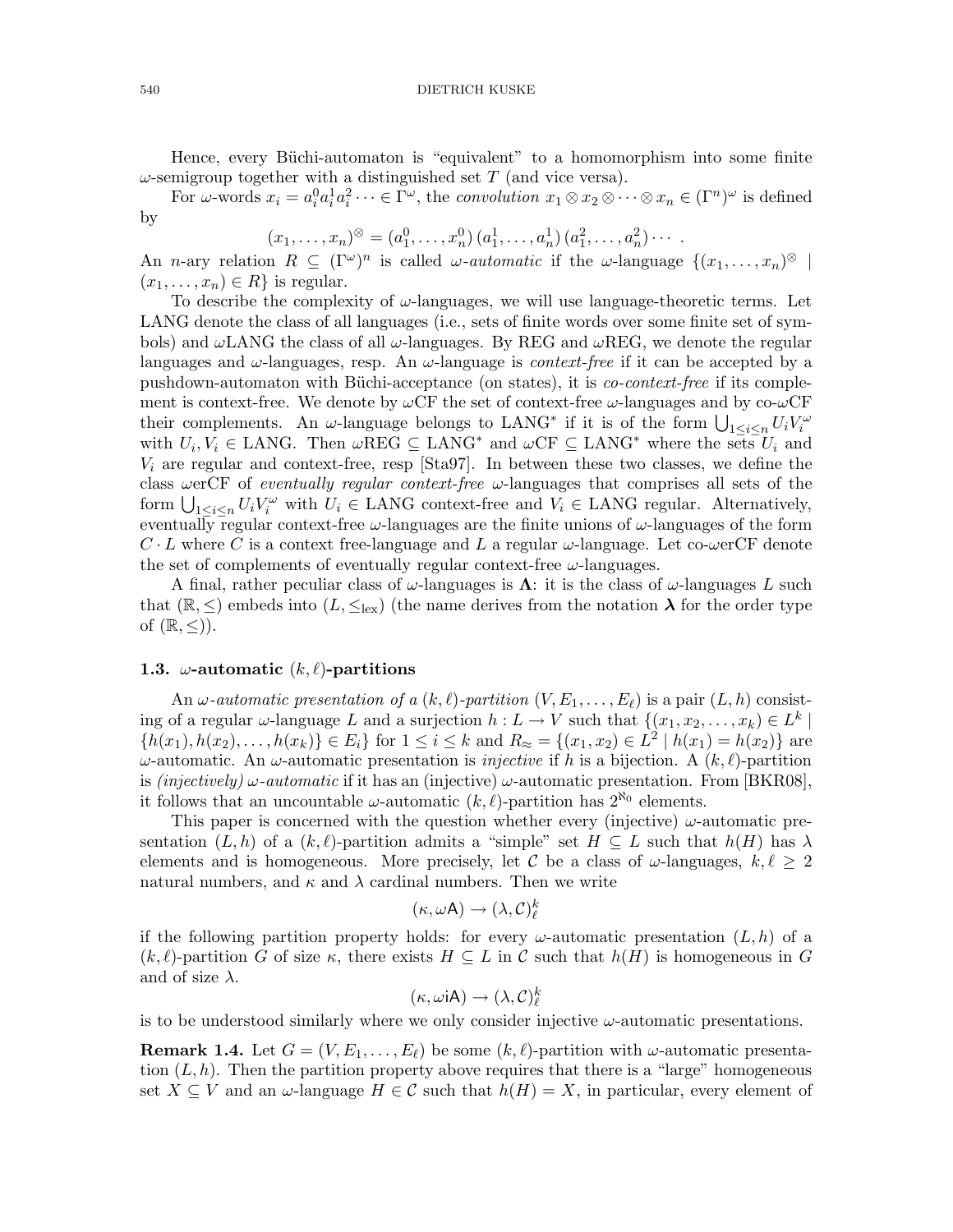X has at least one representative in H. Alternatively, one could require that  $h^{-1}(X) \subseteq L$ is an  $\omega$ -language from C. In this paper, we only encounter classes C of  $\omega$ -languages such that the following closure property holds: if  $H \in \mathcal{C}$  and R is an  $\omega$ -automatic relation, then also  $R(H) = \{y \mid \exists x \in H : (x, y) \in R\} \in C$ . Since  $h^{-1}h(H) = R_{\approx}(H)$ , all our results also hold for this alternative requirement  $h^{-1}(X) \in \mathcal{C}$ .

This paper shows

- (0) if  $k, \ell \geq 2$ , then  $(\aleph_0, \omega \mathsf{A}) \to (\aleph_0, \omega \mathsf{REG})_\ell^k$ , but  $(2^{\aleph_0}, \omega \mathsf{A}) \not\to (\aleph_0, \omega \mathsf{REG})_\ell^k$ , see Theorem 2.1.
- (1) if  $\ell \geq 2$ , then  $(2^{\aleph_0}, \omega \mathsf{A}) \to (2^{\aleph_0}, \text{co-}\omega \text{erCF})^2_{\ell}$ , see Theorem 3.1.
- (2) if  $k \geq 3$ ,  $\ell \geq 2$ , and  $\lambda > \aleph_0$ , then  $(2^{\aleph_0}, \omega \mathbf{iA}) \nrightarrow (\lambda, \omega \mathbf{LANG})^k_{\ell}$ , see Theorem 3.11.
- (3) if  $k, \ell \ge 2$  and  $\lambda > \aleph_0$ , then  $(2^{\aleph_0}, \omega \mathbf{iA}) \nrightarrow (\lambda, \omega \mathbf{C} \mathbf{F})^k_{\ell}$ , see Theorem 3.13.

Here, the first part of (0) is a strengthening of Ramsey's theorem since the infinite homogeneous set is regular. The second part might look surprising since larger  $(k, \ell)$ -partitions should have larger homogeneous sets – but not necessarily regular ones! In contrast to Sierpiński's result, (1) shows that  $\omega$ -automatic  $(2, \ell)$ -partitions have a larger degree of homogeneity than arbitrary  $(2, \ell)$ -partitions. Even more, the complexity of the homogeneous set can be bound in language-theoretic terms (there is always a homogeneous set that is the complement of an eventually regular context-free  $\omega$ -language). Statement (2) is an analogue of Sierpiński's Theorem 1.2 showing that (injective)  $\omega$ -automatic  $(k, \ell)$ -partitions are as in-homogeneous as arbitrary  $(k, \ell)$ -partitions provided  $k \geq 3$ . The complexity bound from (1) is shown to be optimal by (3) proving that one cannot always find context-free homogeneous sets. Hence, despite the existence of large homogeneous sets for  $k = 2$ , for some  $\omega$ -automatic presentations, they are bound to have a certain (low) level of complexity that is higher than the regular  $\omega$ -languages.

#### 2. Countably infinite homogeneous sets

Let  $k, \ell \geq 2$  be arbitrary. Then, from Ramsey's theorem, we obtain immediately  $(\aleph_0, \omega A) \rightarrow (\aleph_0, \omega \text{LANG})^k_{\ell}$  and  $(2^{\aleph_0}, \omega A) \rightarrow (\aleph_0, \omega \text{LANG})^k_{\ell}$ , i.e., all infinite  $\omega$ -automatic  $(k, \ell)$ -partitions have homogeneous sets of size  $\aleph_0$ . In this section, we ask whether such homogeneous sets can always be chosen regular:

# **Theorem 2.1.** Let  $k, \ell \geq 2$ . Then

- $(a)$   $(\aleph_0, \omega \mathsf{A}) \rightarrow (\aleph_0, \omega \text{REG})^k_{\ell}$ .
- (b)  $(2^{\aleph_0}, \omega \mathbf{A}) \rightarrow (\aleph_0, \omega \mathbf{A}) \mathbf{B}(\mathbf{C})^k$ <br>
(b)  $(2^{\aleph_0}, \omega \mathbf{A}) \rightarrow (\aleph_0, \omega \mathbf{A}) \mathbf{B}(\mathbf{C})^k$
- (c)  $(2^{\aleph_0}, \omega A) \nrightarrow (\aleph_0, \text{LANG}^*)_\ell^k$ , and therefore in particular  $(2^{\aleph_0}, \omega A) \nrightarrow (\aleph_0, \omega \text{CF})^k_\ell$  and  $(2^{\aleph_0}, \omega \mathsf{A}) \nrightarrow (\aleph_0, \omega \text{REG})^k_{\ell}.$

*Proof.* Let  $(L, h)$  be an  $\omega$ -automatic presentation of some  $(k, \ell)$ -partition  $G = (V, E_1, \ldots, E_\ell)$ with  $|V| = \aleph_0$ . By [BKR08], there exists  $L' \subseteq L$  regular such that  $(L', h)$  is an injective  $\omega$ -automatic presentation of G. From a Büchi-automaton for  $L'$ , one can compute a finite automaton accepting some language K such that  $(K, h')$  is an injective automatic presentation of G [Blu99]. Hence, by [Rub08], there exists a regular set  $H' \subseteq K$  such that  $h'(H')$  is homogeneous in G and countably infinite. From this set, one obtains a regular  $\omega$ -language  $H \subseteq L' \subseteq L$  with  $h(H) = h'(H')$ , i.e.,  $h(H)$  is a homogeneous set of size  $\aleph_0$ . This proves (a).

To prove (b), let  $(L, h)$  be an injective  $\omega$ -automatic presentation of some  $(k, \ell)$ -partition  $G = (V, E_1, \ldots, E_\ell)$  of size  $2^{\aleph_0}$ . Then there exists a regular  $\omega$ -language  $L' \subseteq L$  with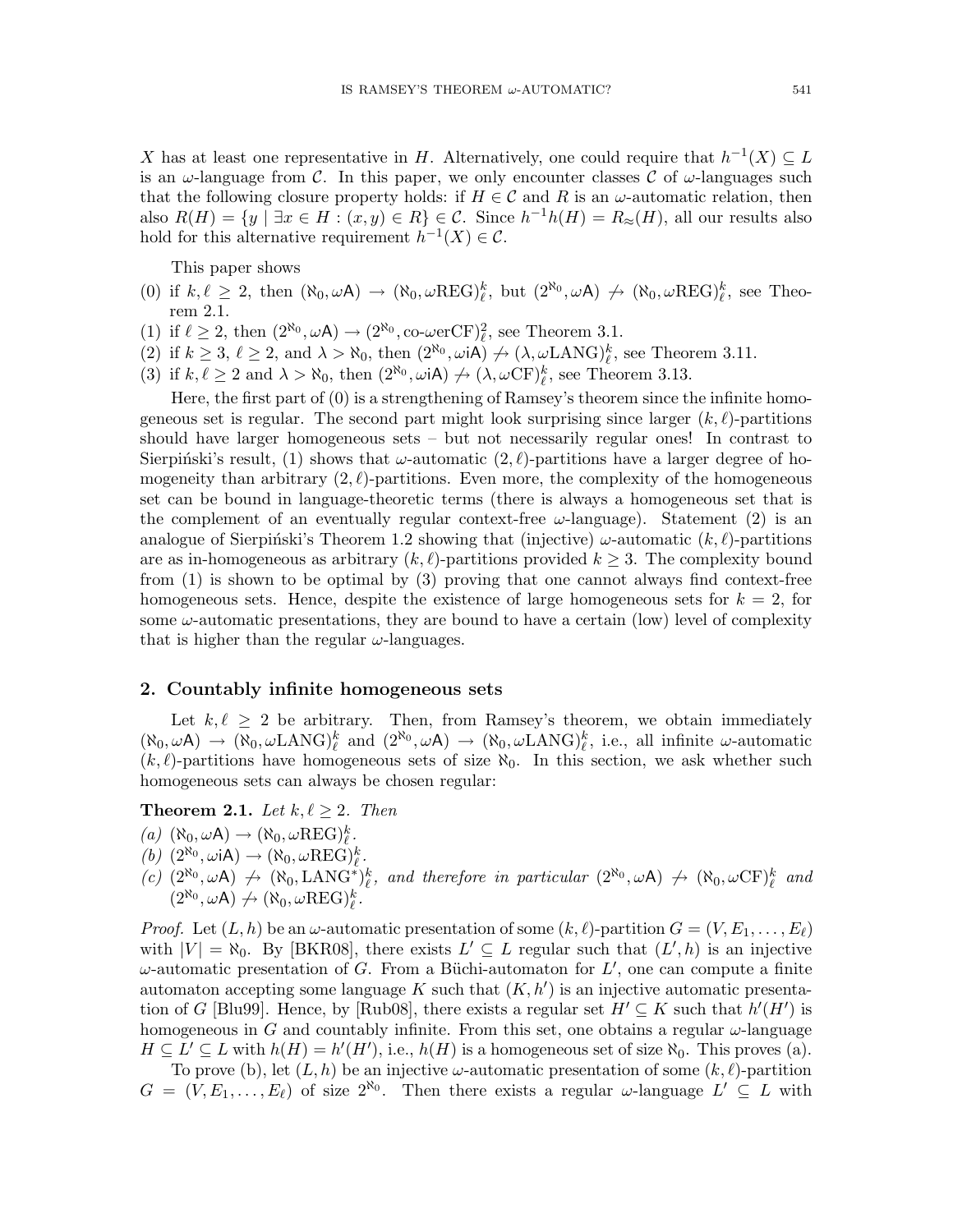$|L'| = \aleph_0$ . Consider the sub-partition  $G' = (h(L'), E'_1, \dots, E'_\ell)$  with  $E'_i = E_i \cap [h(L')]^k$ . This  $(k, \ell)$ -partition has as  $\omega$ -automatic presentation the pair  $(L', h)$ . Then, by (a), there exists  $L'' \subseteq L'$  regular and infinite such that  $h(L'')$  is homogeneous in G' and therefore in G. Since h is injective, this implies  $|h(L')| = |L'| = \aleph_0$ .

Finally, we show (c) by a counterexample. Let  $L = \{0,1\}^{\omega}$ ,  $V = L/\sim_e$ , and  $h: L \to V$ the canonical mapping. Furthermore, set  $E_1 = [L]^k$ . Then  $G = (V, E_1, \emptyset, \ldots, \emptyset)$  is a  $(k, \ell)$ partition with  $\omega$ -automatic presentation  $(L, h)$ .

Now let  $H = \bigcup_{1 \leq i \leq n} U_i V_i^{\omega} \subseteq L$  for some non-empty languages  $U_i, V_i \subseteq \{0,1\}^+$  such that  $h(H)$  is homogeneous and infinite.

If  $|V_i^{\omega}| = 1$ , then  $U_i V_i^{\omega}/\sim_e$  is finite. Since  $h(H)$  is infinite, there exists  $1 \leq i \leq n$  with  $|V_i^{\omega}| > 1$  implying the existence of words  $v, w \in V_i^+$  such that  $|v| = |w|$  and  $v \neq w$ . For  $u \in U_i$ , the set  $u\{v,w\}^\omega \subseteq H$  has  $2^{\aleph_0}$  equivalence classes wrt.  $\sim_e$ . Hence  $|h(H)| = 2^{\aleph_0}$ .

# 3. Uncountable homogeneous sets

## 3.1. A Ramsey theorem for  $\omega$ -automatic  $(2, \ell)$ -partitions

The main result of this section is the following theorem that follows immediately from Prop. 3.7 and Lemma 3.5.

**Theorem 3.1.** For all  $\ell \geq 2$ , we have  $(2^{\aleph_0}, \omega \mathsf{A}) \to (2^{\aleph_0}, \text{co-} \omega \text{erCF} \cap \mathbf{\Lambda})^2_{\ell}$ .

3.1.1. The proof. The proof of this theorem will construct a language from  $co$ -werCF that describes a homogeneous set. This language is closely related to the following language

$$
N = 1\{0,1\}^{\omega} \cap \bigcap_{n \geq 0} \{0,1\}^n (0\{0,1\}^n 00 \cup 10^n \{01,10\})\{0,1\}^{\omega},
$$

i.e., an  $\omega$ -word x belongs to N iff it starts with 1 and, for every  $n \geq 0$ , we have  $x[n, 2n+3) \in$  $0\{0,1\}^*00 \cup 10^*01 \cup 10^*10$ . We first list some useful properties of this language N:

**Lemma 3.2.** The  $\omega$ -language N is contained in  $(1^+0^+)^{\omega}$ , belongs to co- $\omega$ erCF  $\cap$   $\Lambda$ , and  $supp(x) \cap supp(y)$  is finite for any  $x, y \in N$  distinct.

*Proof.* Let  $b_i \in \{0,1\}$  for all  $i \geq 0$  and suppose the word  $x = b_0b_1...$  belongs to N. Then  $b_0 = 1$ , hence the word x contains at least one occurrence of 1. Note that, whenever  $b_n = 1$ , then  ${b_{2n+1}, b_{2n+2}} = {0, 1}$ , hence x contains infinitely many occurrences of 1 and therefore infinitely many occurrences of 0, i.e.,  $N \subseteq (1^+0^+)^{\omega}$ .

Note that the complement of  $N$  equals

$$
0\{0,1\}^{\omega} \cup \bigcup_{n\geq 0} \left( \{0,1\}^n (0\{0,1\}^n \{01,10,11\} \cup 1\{0,1\}^n \{00,11\})\{0,1\}^{\omega} \right)
$$
  
= 
$$
\left[ 0 \cup \bigcup_{n\geq 0} \{0,1\}^n (0\{0,1\}^n \{01,10,11\} \cup 1\{0,1\}^n \{00,11\}) \right] \{0,1\}^{\omega}.
$$

 $\setminus$ 

Since the expression in square brackets denotes a context-free language,  $\{0,1\}^\omega \setminus N$  is an eventually regular context-free  $\omega$ -language.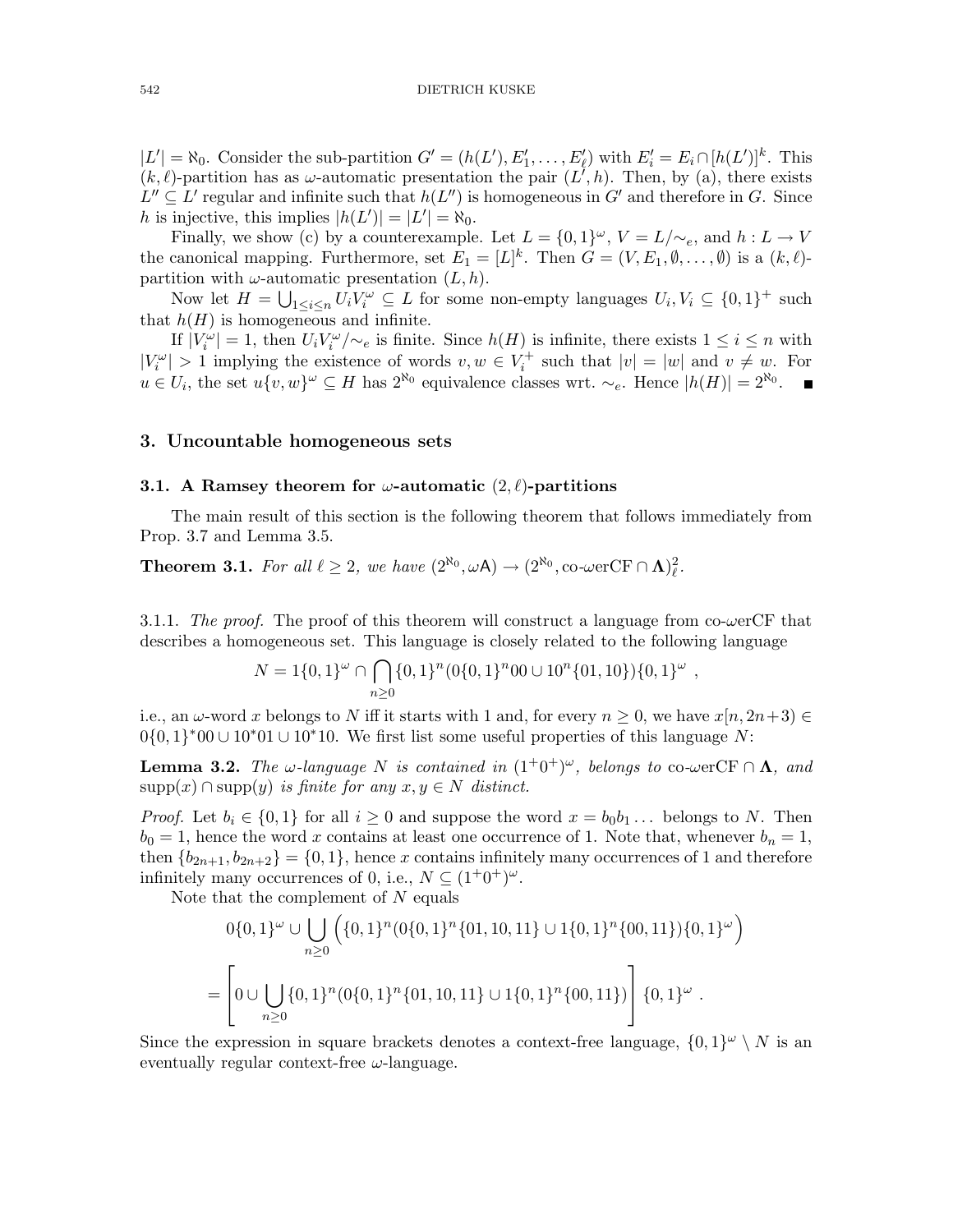Note that a word  $10^{n_0}10^{n_1}10^{n_2}\dots$  belongs to N iff, for all  $k\geq 0$ , we have  $0\leq n_k$  –  $|10^{n_0}10^{n_1}\dots 10^{n_{k-1}}|\leq 1$ . Hence, when building a word from N, we have two choices for any  $n_k$ , say  $n_k^0$  and  $n_k^1$  with  $n_k^0 < n_k^1$ . But then  $a_0a_1a_2... \mapsto 10^{n_0^{a_0}}10^{n_1^{a_1}}10^{n_2^{a_2}}...$  defines an order embedding  $(\{0,1\}^\omega, \leq_{\text{lex}}) \hookrightarrow (N, \leq_{\text{lex}})$ . Since  $(\mathbb{R}, \leq) \hookrightarrow (\{0,1\}^\omega, \leq_{\text{lex}})$ , we get  $N \in \Lambda$ .

Now let  $x, y \in N$  with  $supp(x) \cap supp(y)$  infinite. Then there are arbitrarily long finite words u and v of equal length such that u1 and v1 are prefixes of x and y, resp. Since u1 is a prefix of  $x \in N$ , it is of the form  $u1 = u'10^{|u'|}1$  (if |u| is even) or  $u1 = u'10^{|u'|}01$  (if |u| is odd) and analogously for v. Inductively, one obtains  $u' = v'$  and therefore  $u = v$ . Since u and v are arbitrarily long, we showed  $x = y$ .

**Lemma 3.3.** Let  $\sim$  and  $\approx$  be two equivalence relations on some set L such that any equivalence class  $[x]_{\sim}$  of  $\sim$  is countable and  $\approx$  has  $2^{\aleph_0}$  equivalence classes. Then there are elements  $(x_{\alpha})_{\alpha<2^{\aleph_0}}$  of L such that  $[x_{\alpha}]_{\sim_e} \cap [x_{\beta}]_{\approx} = \emptyset$  for all  $\alpha < \beta$ .

*Proof.* We construct the sequence  $(x_{\alpha})_{\alpha \leq 2^{\aleph_0}}$  by ordinal induction. So assume we have elements  $(x_{\alpha})_{\alpha<\kappa}$  for some ordinal  $\kappa < 2^{\aleph_0}$  with  $[x_{\alpha}]_{\sim} \cap [x_{\beta}]_{\approx} = \emptyset$  for all  $\alpha < \beta < \kappa$ .

Suppose  $\bigcup_{\alpha<\kappa}[x_{\alpha}]_{\sim}\cap [x]_{\approx}\neq\emptyset$  for all  $x\in L$ . For  $x,y\in L$  with  $x\not\approx y$ , we have  $(\bigcup_{\alpha<\kappa} [x_{\alpha}]_{\sim} \cap [x]_{\approx}) \cap (\bigcup_{\alpha<\kappa} [x_{\alpha}]_{\sim} \cap [y]_{\approx}) \subseteq [x]_{\approx} \cap [y]_{\approx} = \emptyset$ . Since  $\bigcup_{\alpha<\kappa} [x_{\alpha}]_{\sim}$  has  $\kappa \cdot \aleph_0 \leq$  $\max(\kappa, \aleph_0) < 2^{\aleph_0}$  elements, we obtain  $|L| < 2^{\aleph_0}$ , contradicting  $|L| \ge |L/\approx| = 2^{\aleph_0}$ . Hence there exists an element  $x_{\kappa} \in L$  with  $[x_{\alpha}]_{\sim} \cap [x_{\kappa}]_{\approx} = \emptyset$  for all  $\alpha < \kappa$ .

**Definition 3.4.** Let u, v, and w be nonempty words with  $|v| = |w|$  and  $v \neq w$ . Define an ω-semigroup homomorphism  $h: \{0, 1\}^\infty \to \Sigma^\infty$  by  $h(0) = v$  and  $h(1) = w$  and set

$$
H_{u,v,w} = u \cdot h(N)
$$

where  $N$  is the set from Lemma 3.2.

**Lemma 3.5.** Let u, v, and w be as in the previous definition. Then  $H_{u,v,w} \in \text{co-} \omega \in \text{CF} \cap \Lambda$ .

*Proof.* Assume  $v \leq_{\text{lex}} w$ . Then the mapping  $\chi : \{0,1\}^\omega \to \Sigma^\omega : x \mapsto uh(x)$  (where h is the homomorphism from the above definition) embeds  $(N, \leq_{\text{lex}})$  (and hence  $(\mathbb{R}, \leq)$ ) into  $(H_{u,v,w}, \leq_{lex})$ . If  $w <_{lex} v$ , then  $(\mathbb{R}, \leq) \cong (\mathbb{R}, \geq) \hookrightarrow (N, \geq_{lex}) \hookrightarrow (H_{\alpha,\beta,\gamma}, \leq_{lex})$ . This proves that  $H_{u,v,w}$  belongs to  $\Lambda$ .

Since  $v \neq w$ , the mapping  $\chi$  is injective. Hence

$$
\Sigma^{\omega} \setminus H_{\alpha,\beta,\gamma} = \Sigma^{\omega} \setminus \chi(N) = \Sigma^{\omega} \setminus \chi(\{0,1\}^{\omega}) \cup \chi(\{0,1\}^{\omega} \setminus N) .
$$

Since  $\chi$  can be realized by a generalized sequential machine with Büchi-acceptance,  $\chi(\lbrace 0,1 \rbrace^{\omega})$ is regular and  $\chi(\lbrace 0,1 \rbrace^{\omega} \setminus N)$  (as the image of an eventually regular context-free  $\omega$ -language) is eventually regular context-free. Hence  $\Sigma^{\omega} \setminus H_{u,v,w}$  is eventually regular context-free.  $\blacksquare$ 

**Proposition 3.6.** Let  $G = (L, E_0, E_1, \ldots, E_\ell)$  be some  $(2, 1 + \ell)$ -partition with injective  $\omega$ -automatic presentation (L, id) such that  $\{(x,y) | \{x,y\} \in E_0\} \cup \{(x,x) | x \in L\}$  is an equivalence relation on L (denoted  $\approx$ ) with  $2^{\aleph_0}$  equivalence classes. Then there exist nonempty words u, v, and w with v and w distinct, but of the same length, such that  $H_{u,v,w}$ is *i*-homogeneous for some  $1 \leq i \leq \ell$ .

*Proof.* There are finite  $\omega$ -semigroups S and T and homomorphisms  $\gamma : \Sigma^{\infty} \to S$  and  $\delta : (\Sigma \times \Sigma)^\infty \to T$  such that

(a)  $x \in L$ ,  $y \in \Sigma^{\omega}$ , and  $\gamma(x) = \gamma(y)$  imply  $y \in L$  and

(b)  $x, x', y, y' \in L$ ,  $\{h(x), h(x')\} \in E_i$ , and  $\delta(x, x') = \delta(y, y')$  imply  $\{h(y), h(y')\} \in E_i$  (for all  $0 \leq i \leq \ell$ ).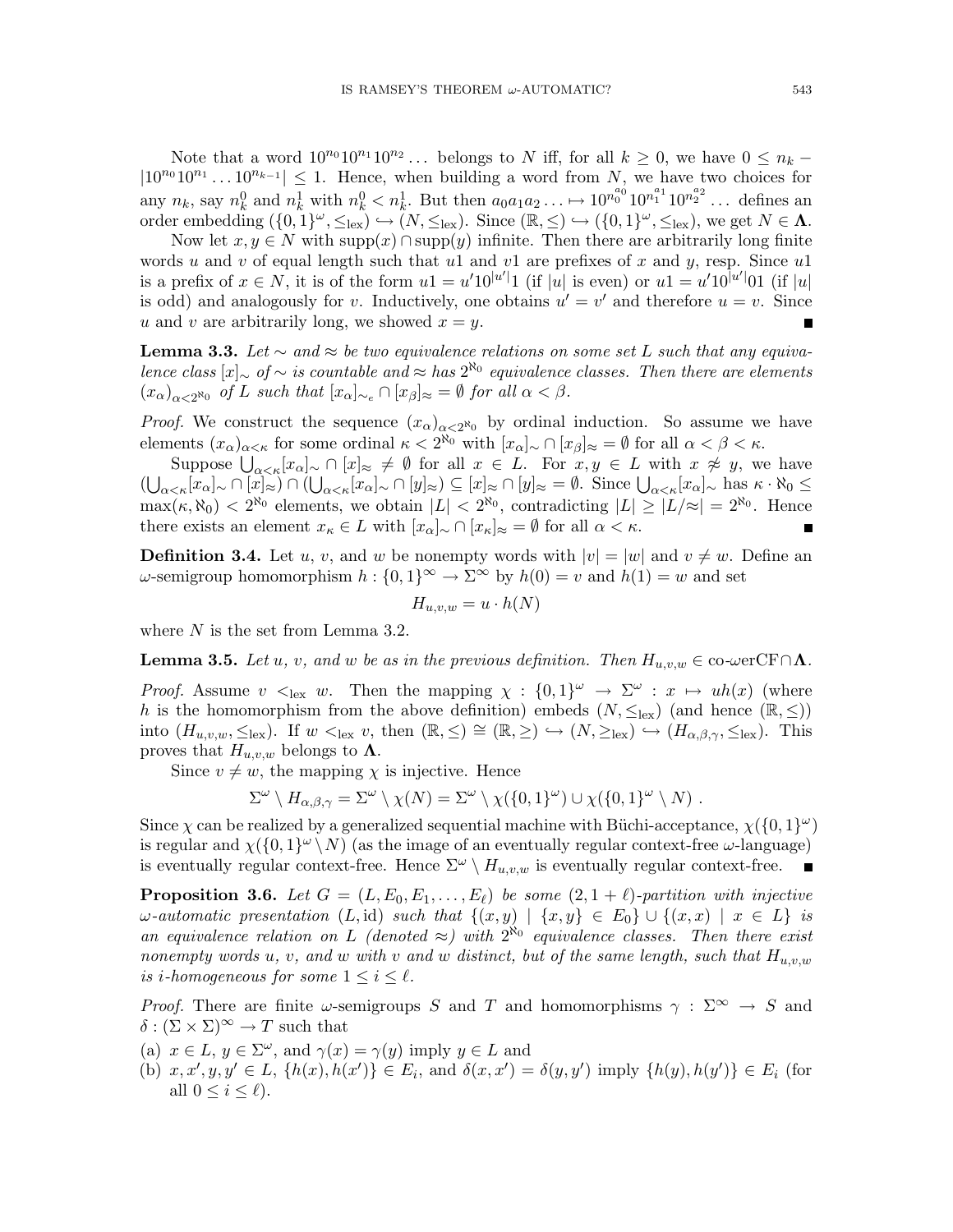By Lemma 3.3, there are words  $(x_{\alpha})_{\alpha<2^{\aleph_0}}$  in L such that  $[x_{\alpha}]_{\sim_e} \cap [x_{\beta}]_{\approx} = \emptyset$  for all  $\alpha < \beta$ .

In the following, we only need the words  $x_0, x_1, \ldots, x_C$  with  $C = |S| \cdot |T|$ . Then [BKR08, Sections 3.1-3.3]<sup>1</sup> first constructs two  $\omega$ -words  $y_1$  and  $y_2$  and an infinite sequence  $1 \leq g_1 < g_2 < \ldots$  of natural numbers such that in particular  $y_1(g_1, g_2) <_{\text{lex}} y_2(g_1, g_2)$ . Set  $u = y_2[0, g_1), v = y_1[g_1, g_2),$  and  $w = y_2[g_1, g_2)$ . In the following, let  $h : \{0, 1\}^\infty \to \Sigma^\infty$  be the homomorphism from Def. 3.4 and set  $\chi(x) = uh(x)$  for  $x \in \{0,1\}^*$ . As in [BKR08], one can then show that all the words from  $H_{u,v,w}$  belong to the  $\omega$ -language L. In the following, set  $x_{\circ \bullet} = \chi((01)^\omega)$  and  $x_{\bullet \circ} = \chi((10)^\omega)$ . Then obvious alterations in the proofs by Bárány et al. show:

(1) [BKR08, Lemma 3.4]<sup>2</sup> If  $x, y \in \{0, 1\}^\omega$  with  $\text{supp}(x) \setminus \text{supp}(y)$  and  $\text{supp}(y) \setminus \text{supp}(x)$ infinite, then

$$
\{\delta(\chi(x),\chi(y)),\delta(\chi(y),\chi(x))\}=\{\delta(x_{\bullet\circ},x_{\circ\bullet}),\delta(x_{\circ\bullet},x_{\bullet\circ})\}.
$$

(2) [BKR08, Lemma 3.5]  $x_{\bullet\circ} \not\approx x_{\circ\bullet}$ .

There exists  $0 \leq i \leq \ell$  with  $\{x_{\bullet\circ}, x_{\circ\bullet}\}\in E_i$ . Then (2) implies  $i > 0$ .

Let  $x, y \in N$  be distinct. Then  $supp(x) \cap supp(y)$  is finite by Lemma 3.2. Since, on the other hand, supp(x) and supp(y) are both infinite, the two differences supp(x)  $\equiv$  supp(y) and supp(y) \supp(x) are infinite. Hence we obtain  $\delta(\chi(x), \chi(y)) \in {\delta(x_{\bullet}, x_{\bullet \bullet}), \delta(x_{\circ \bullet}, x_{\bullet \bullet})}$ from (1). Hence (b) implies  $\{\chi(x), \chi(y)\}\in E_i$ , i.e.,  $H_{u,v,w}$  is  $E_i$ -homogeneous.

 $\blacksquare$ 

Since  $H_{u,v,w} \in \text{co-} \omega \in \text{CF} \cap \Lambda$  by Lemma 3.5, the result follows.

**Proposition 3.7.** Let  $G = (V, E'_1, \ldots, E'_\ell)$  be some  $(2, \ell)$ -partition with automatic presentation  $(L, h)$ . Then there exist  $u, v, w \in \Sigma^{+}$  with v and w distinct of equal length such that  $h(H_{u,v,w})$  is homogeneous and of size  $2^{\aleph_0}$ .

*Proof.* To apply Prop. 3.6, consider the following  $(2, 1 + \ell)$ -partition  $G = (L, E_0, \ldots, E_{\ell})$ :

- The underlying set is the  $\omega$ -language  $L$ ,
- $E_0$  comprises all sets  $\{x, y\}$  with  $h(x) = h(y)$  and  $x \neq y$ , and
- $E_i$  (for  $1 \leq i \leq \ell$ ) comprises all sets  $\{x, y\}$  with  $\{h(x), h(y)\} \in E'_i$ .

Then  $(L, id)$  is an injective  $\omega$ -automatic presentation of the  $(2, 1 + \ell)$ -partition G. By Prop. 3.6, there exists  $1 \leq i \leq \ell$  and words u, v and w such that  $H_{u,v,w}$  is i-homogeneous in G. Since  $(E_0, \ldots, E_\ell)$  is a partition of  $[L]^2$ , we have  $\{x, y\} \notin E_0$  (and therefore  $h(x) \neq$  $h(y)$  for all  $x, y \in H_{u,v,w}$  distinct. Hence h is injective on  $H_{u,v,w}$ . Furthermore  $[H_{u,v,w}]^2 \subseteq$  $E_i$  implies  $[h(H_{u,v,w})]^2 \subseteq E'_i$ . Hence  $h(H_{u,v,w})$  is an *i*-homogeneous set in G' of size  $2^{\aleph_0}$ .

This finishes the proof of Theorem 3.1.

3.1.2. *Effectiveness*. Note that the proof above is non-constructive at several points: Lemma 3.3 is not constructive and the proof proper uses Ramsey's theorem [BKR08, page 390] and makes a Ramseyan factorisation coarser [BKR08, begin of section 3.2]. We now show that nevertheless the words  $u, v$ , and  $w$  can be computed. By Prop. 3.7, it suffices to decide for a given triple  $(u, v, w)$  whether  $h(H_{u,v,w})$  is *i*-homogeneous for some fixed  $1 \leq i \leq \ell$ .

To be more precise, let  $(V, E_1, \ldots, E_\ell)$  be some  $(2, \ell)$ -partition with  $\omega$ -automatic presentation  $(L, h)$ . Furthermore, let  $u, v, w \in \Sigma^+$  with  $v \neq w$  of the same length and write H

<sup>&</sup>lt;sup>1</sup>The authors of [BKR08] require  $[x_i]_{\sim_e} \cap [x_j]_{\approx} = \emptyset$  for all  $0 \leq i, j \leq C$  distinct, but they use it only for  $i < j$ . Hence we can apply their result here.

<sup>&</sup>lt;sup>2</sup>The authors of [BKR08] only require one of the two differences to be infinite, but the proof uses that they both are infinite.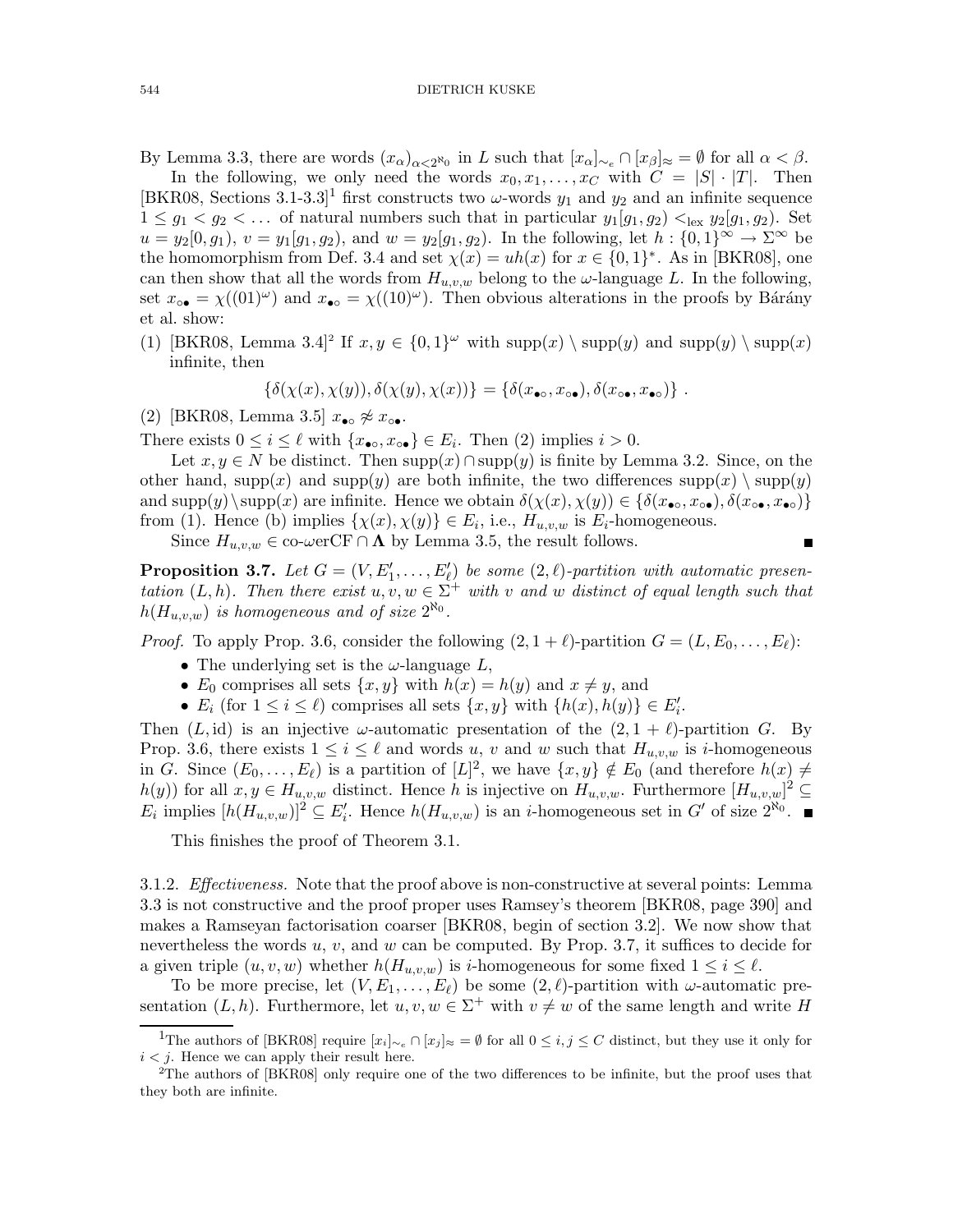for  $H_{u,v,w}$ . We have to decide whether  $H \subseteq L$  and  $H \otimes H \subseteq L_i \cup L_{=}$ . Note that  $H \subseteq L$  iff  $L \cap \Sigma^{\omega} \setminus H = \emptyset$ . But  $\Sigma^{\omega} \setminus H$  is context-free, so the intersection is context-free. Hence the emptiness of the intersection can be decided.

Towards a decision of the second requirement, note that

 $(\Sigma \times \Sigma)^\omega \setminus (H \otimes H) = (\Sigma^\omega \setminus H \otimes \Sigma^\omega) \cup (\Sigma^\omega \cup \Sigma^\omega \setminus H)$ 

is the union of two context-free  $\omega$ -languages and therefore context-free itself. Since  $L_i \cup L_{=}$ is regular, the intersection  $(L_i \cup L_{=}) \cap (\Sigma \times \Sigma)^{\omega} \setminus (H \otimes H)$  is context-free implying that its emptiness is decidable. But this emptiness is equivalent to  $H \otimes H \subseteq L_1 \cup L_=$ .

3.1.3.  $\omega$ -*automatic partial orders.* ¿From Theorem 3.1, we now derive a necessary condition for a partial order of size  $2^{\aleph_0}$  to be  $\omega$ -automatic. A partial order  $(V, \subseteq)$  is  $\omega$ -automatic iff there exists a regular  $\omega$ -language L and a surjection  $h : L \to V$  such that the relations  $R_{\equiv} = \{(x, y) \in L^2 \mid h(x) = h(y)\}\$ and  $R_{\sqsubseteq} = \{(x, y) \in L^2 \mid h(x) \sqsubseteq h(y)\}\$ are  $\omega$ -automatic.

Corollary 3.8 ( $[BKR08]^3$ ). If  $(V,\sqsubseteq)$  is an  $\omega$ -automatic partial order with  $|V| \geq \aleph_1$ , then  $(\mathbb{R}, \leq)$  or an antichain of size  $2^{\aleph_0}$  embeds into  $(V, \subseteq)$ .

*Proof.* Let  $(V, \sqsubseteq)$  be a partial order,  $L \subseteq \Sigma^{\omega}$  a regular  $\omega$ -language and  $h : L \to V$  a surjection such that  $R_$  and  $R_$  are  $\omega$ -automatic. Define an injective  $\omega$ -automatic  $(2, 4)$ partition  $G = (L, E_0, E_1, E_2, E_3)$ :

- $E_0$  comprises all pairs  $\{x, y\} \in [L]^2$  with  $h(x) = h(y)$ ,
- $E_1$  comprises all pairs  $\{x, y\} \in [L]^2$  with  $h(x) \sqsubset h(y)$  and  $x <_{\text{lex}} y$ ,
- $E_2$  comprises all pairs  $\{x, y\} \in [L]^2$  with  $h(x) \sqsupset h(y)$  and  $x <_{\text{lex}} y$ , and
- $E_3 = [L]^2 \setminus (E_0 \cup E_1 \cup E_2)$  comprises all pairs  $\{x, y\} \in [L]^2$  such that  $h(x)$  and  $h(y)$ are incomparable.

From  $|L| \geq |V| > \aleph_0$ , we obtain  $|L| = 2^{\aleph_0}$ . Hence, by Prop. 3.6, there exists  $H \subseteq L$  1-, 2or 3-homogeneous with  $(\mathbb{R}, \leq) \hookrightarrow (H, \leq_{\text{lex}})$ . Since  $[H]^2 \subseteq E_1 \cup E_2 \cup E_3$  and since G is a partition of L, the mapping h acts injectively on H. If  $[H]^2 \subseteq E_1$  (the case  $[H]^2 \subseteq E_2$  is symmetrical) then  $(\mathbb{R}, \leq) \hookrightarrow (H, \leq_{\text{lex}}) \cong (h(H), \subseteq)$ . If  $[H]^2 \subseteq E_3$ , then  $h(H)$  is an antichain of size  $2^{\aleph_0}$ .

A linear order  $(L, \subseteq)$  is *scattered* if  $(\mathbb{Q}, \le)$  cannot be embedded into  $(L, \subseteq)$ . Automatic partial orders are defined similarly to  $\omega$ -automatic partial orders with the help of finite automata instead of Büchi-automata.

Corollary 3.9 ( $[BKR08]^3$ ). Any scattered  $\omega$ -automatic linear order  $(V, \sqsubseteq)$  is countable. Hence,

- a scattered linear order is  $\omega$ -automatic if and only if it is automatic, and
- an ordinal  $\alpha$  is  $\omega$ -automatic if and only if  $\alpha < \omega^{\omega}$ .

*Proof.* If  $(V, \subseteq)$  is not countable, then it embeds  $(\mathbb{R}, \le)$  by the previous corollary and therefore in particular  $(\mathbb{Q}, \leq)$ . The remaining two claims follow immediately from [BKR08] ("countable  $\omega$ -automatic structures are automatic") and [Del04] ("an ordinal is automatic iff it is properly smaller than  $\omega^{\omega \nu}$ , resp.

<sup>3</sup>As pointed out by two referees, the paragraph before Sect. 4.1 in [BKR08] already hints at this result, although in a rather implicit way.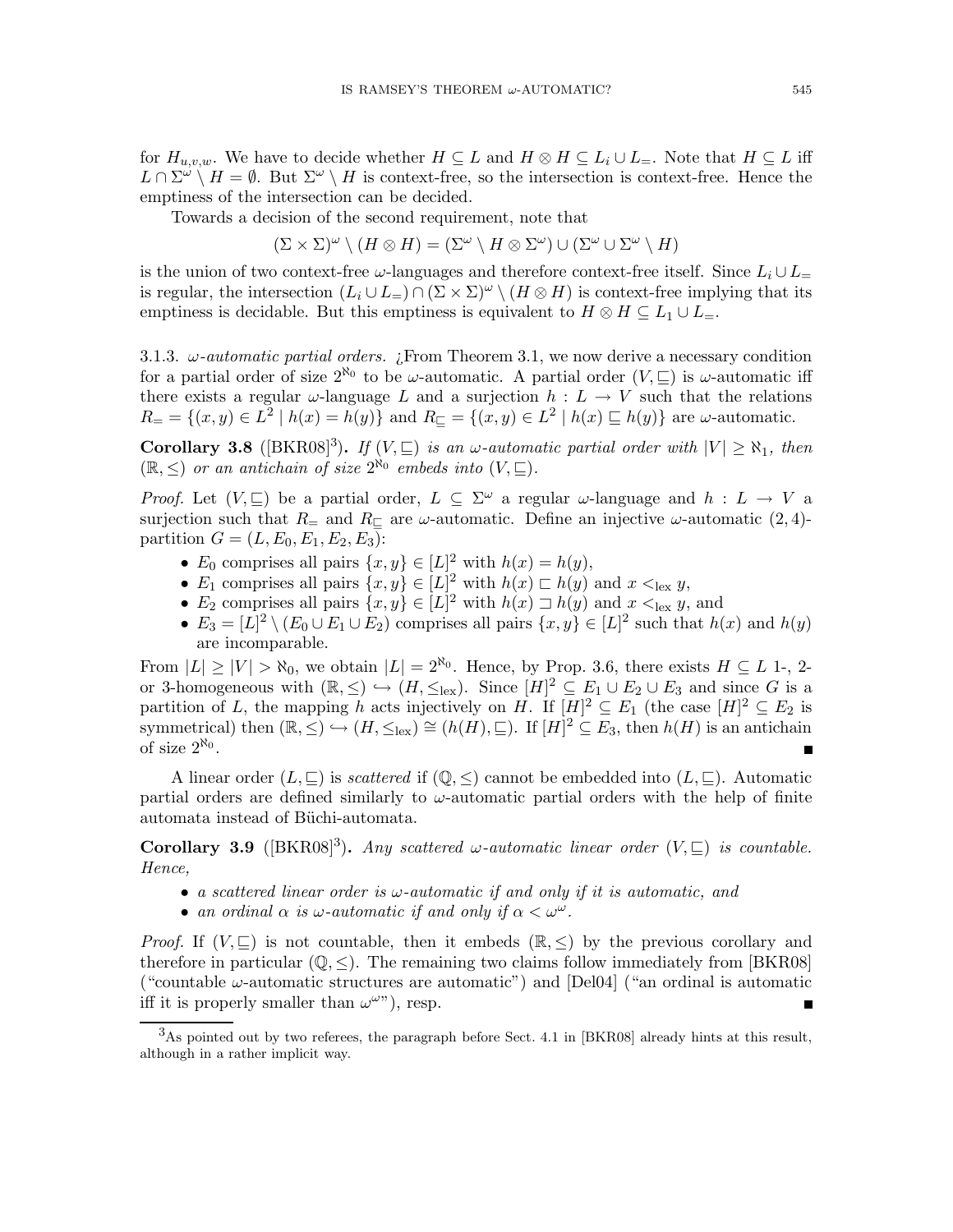Contrast Theorem 3.1 with Theorem 1.2: any uncountable  $\omega$ -automatic  $(k, \ell)$ -partition contains an uncountable homogeneous set of size  $2^{\aleph_0}$ . But we were able to prove this for  $k = 2$ , only. One would also wish the homogeneous set to be regular and not just from  $co$ - $\omega$ erCF. We now prove that these two shortcomings are unavoidable: Theorem 3.1 does not hold for  $k = 3$  nor is there always an  $\omega$ -regular homogeneous set. These negative results hold even for injective presentations.

#### **3.2.** A Sierpinski theorem for  $\omega$ -automatic  $(k, \ell)$ -partitions with  $k \geq 3$

We first concentrate on the question whether some form of Theorem 3.1 holds for  $k \geq 3$ . The following lemma gives the central counterexample for  $k = 3$  and  $\ell = 2$ , the below theorem then derives the general result.

# **Lemma 3.10.**  $(2^{\aleph_0}, \omega \mathsf{iA}) \neq (\aleph_1, \omega \mathsf{LANG})_2^3$ .

*Proof.* Let  $\Sigma = \{0,1\}$ ,  $V = L = \{0,1\}^{\omega}$ . Furthermore, for  $H \subseteq L$ , we write  $\bigwedge H \in \Sigma^{\infty}$  for the longest common prefix of all  $\omega$ -words in H,  $\Lambda\{x,y\}$  is also written  $x \wedge y$ . Then let  $E_1$ consist of all 3-sets  $\{x, y, z\} \in [L]^3$  with  $x \leq_{\text{lex}} y \leq_{\text{lex}} z$  and  $x \wedge y \leq_{\text{pref}} y \wedge z$ ;  $E_2$  is the complement of  $E_1$ . This finishes the construction of the  $(3, 2)$ -partition  $(V, E_1, E_2)$  of size  $2^{\aleph_0}$  with injective  $\omega$ -automatic presentation  $(L, id)$ .

Note that  $1^*0^\omega$  is a countable  $E_1$ -homogeneous set and that  $0^*1^\omega$  is a countable  $E_2$ homogeneous set. But there is no uncountable homogeneous set: First suppose  $H \subseteq L$ is infinite and  $x \wedge y \leq_{\text{pref}} y \wedge z$  for all  $x \leq_{\text{lex}} y \leq_{\text{lex}} z$  from H. Let  $u \in \Sigma^*$  such that  $H \cap u0\Sigma^{\omega}$  and  $H \cap u1\Sigma^{\omega}$  are both nonempty and let  $x, y \in H \cap u0\Sigma^{\omega}$  with  $x \leq_{\text{lex}} y$  and  $z \in H \cap u\mathbb{1}\Sigma^{\omega}$ . Then  $x \wedge y >_{\text{pref}} u = y \wedge z$  and therefore  $x = y$  (for otherwise, we would have  $x <_{\text{lex}} y <_{\text{lex}} z$  in H with  $x \wedge y >_{\text{pref}} y \wedge z$ . Hence we showed  $|H \cap u0\Sigma^{\omega}| = 1$ . Let  $u_0 = \bigwedge H$  and  $H_1 = H \cap u_0 1\Sigma^{\omega}$ . Since  $H \cap u_0 0 \Sigma^{\omega}$  is finite, the set  $H_1$  is infinite. We proceed by induction:  $u_n = \bigwedge H_n$  and  $H_{n+1} = H_n \cap u_n \mathbb{1}\Sigma^\omega$  satisfying  $|H_n \cap u_n \mathbb{0}\Sigma^\omega| = 1$ . Then  $u_0 <_{\text{pref}} u_0 1 \leq_{\text{pref}} u_1 <_{\text{pref}} u_1 1 \leq_{\text{pref}} u_2 \cdots$  with

$$
H = \bigcup_{n \geq 0} (H \cap u_n 0 \Sigma^{\omega}) \cup \bigcap_{n \geq 0} (H \cap u_n 1 \Sigma^{\omega}).
$$

Then any of the sets  $H \cap u_n 0 \Sigma^{\omega} = H_n \cap u_n 0 \Sigma^{\omega}$  and  $\bigcap (H \cap u_n 1 \Sigma^{\omega})$  is a singleton, proving that  $H$  is countable. Thus, there cannot be an uncountable  $E_1$ -homogeneous set.

So let  $H \subseteq L$  be infinite with  $x \wedge y \geq_{\text{pref}} y \wedge z$  for all  $x \leq_{\text{lex}} y \leq_{\text{lex}} z$ . Since we have only two letters, we get  $x \wedge y >_{\text{pref}} y \wedge z$  for all  $x <_{\text{lex}} y <_{\text{lex}} z$  which allows to argue symmetrically to the above. Thus, indeed, there is no uncountable homogeneous set in  $L$ .

**Theorem 3.11.** For all  $k \geq 3$ ,  $\ell \geq 2$ , and  $\lambda > \aleph_0$ , we have  $(2^{\aleph_0}, \omega \mathbf{iA}) \neq (\lambda, \omega \mathbf{L} \mathbf{A} \mathbf{N} \mathbf{G})^k_{\ell}$ .

*Proof.* Let G be the  $(3, 2)$ -partition from Lemma 3.10 that does not have homogeneous sets of size  $\lambda$  and let  $(L, id)$  be an injective  $\omega$ -automatic presentation of  $G = (V, E_1, E_2)$  (in particular,  $V = L$ ).

For a set  $X \in [L]^k$ , let  $X_1 \leq_{\text{lex}} X_2 \leq_{\text{lex}} X_3$  be the three lexicographically least elements of X. Then set  $G' = (V, E'_1, E'_2, \dots, E'_\ell)$  with

$$
E'_1 = \{ X \in [V]^k \mid \{ X_1, X_2, X_3 \} \in E_1 \},
$$
  
\n
$$
E'_2 = \{ X \in [V]^k \mid \{ X_1, X_2, X_3 \} \in E_2 \},
$$
 and  
\n
$$
E'_i = \emptyset \text{ for } 3 \le i \le \ell.
$$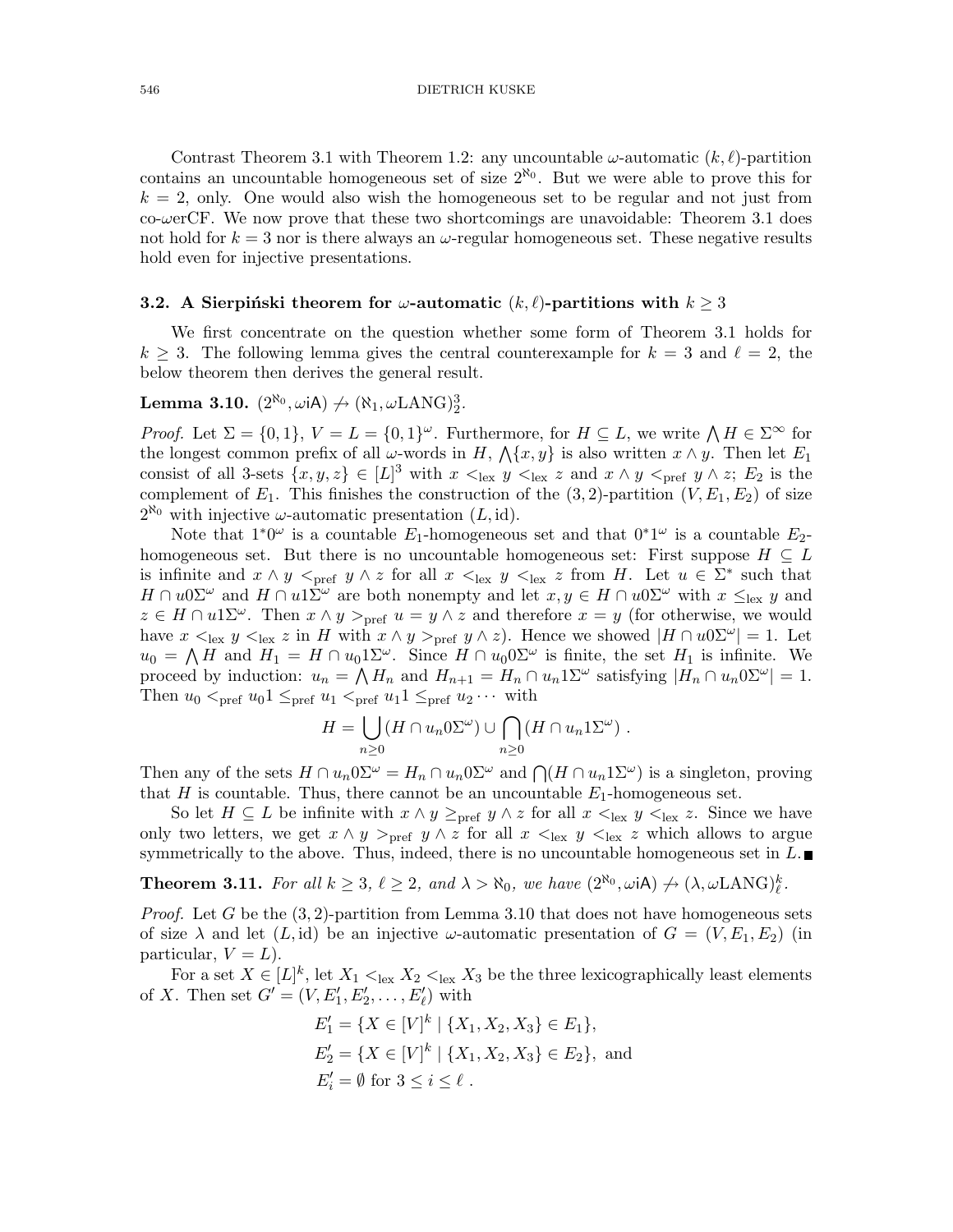Then  $(L, id)$  is an injective  $\omega$ -automatic presentation of G'. Now suppose  $H' \subseteq L$  is homogeneous in G' and of size  $\lambda$ . Then there exists  $H \subseteq H'$  of size  $\lambda$  such that for any words  $x_1 <_{\text{lex}} x_2 <_{\text{lex}} x_3$  from H, there exists  $X \subseteq H'$  with  $X_i = x_i$  for  $1 \leq i \leq 3$  (if necessary, throw away some lexicographically largest elements of  $H'$ ). Hence  $H$  is homogeneous in  $G$ , contradicting Lemma 3.10.

#### 3.3. Complexity of homogeneous sets in  $\omega$ -automatic  $(2, \ell)$ -partitions

Having shown that  $k = 2$  is a central assumption in Theorem 3.1, we now turn to the question whether homogeneous sets of lower complexity can be found.

Construction. Let  $V = L$  denote the regular  $\omega$ -language  $(1^+0^+)^{\omega}$ . Furthermore,  $E_1 \subseteq [L]^2$ comprises all 2-sets  $\{x, y\} \subseteq L$  such that  $\text{supp}(x) \cap \text{supp}(y)$  is finite or  $x \sim_e y$ . The set  $E_2$  is the complement of  $E_1$  in  $[L]^2$ . This completes the construction of the  $(2, 2)$ -partition  $G = (L, E_1, E_2)$ . Note that  $(L, id_L)$  is an injective  $\omega$ -automatic presentation of G.

By Theorem 3.1, G has an  $E_1$ - or an  $E_2$ -homogeneous set of size  $2^{\aleph_0}$ . We convince ourselves that G has large homogeneous sets of both types. By Lemma 3.2, there is an  $\omega$ language  $N \subseteq (1^+0^+)^{\omega}$  of size  $2^{\aleph_0}$  such that the supports of any two words from N have finite intersection. Hence  $[N]^2 \subseteq E_1$  and N has size  $2^{\aleph_0}$ . But there is also an  $E_2$ -homogeneous set  $L_2$  of size  $2^{\aleph_0}$ : Note that the words from N are mutually non- $\sim_e$ -equivalent and let  $L_2$  denote the set of all words  $1a_11a_21a_3...$  for  $a_1a_2a_3... \in N$ . Then for any  $x, y \in L_2$ distinct, we have  $2\mathbb{N} \subseteq \text{supp}(x) \cap \text{supp}(y)$  and  $x \not\sim_e y$ , i.e.,  $\{x, y\} \in E_2$ .

**Lemma 3.12.** Let  $H \in \text{LANG}^*$  have size  $\lambda > \aleph_0$ . Then H is not homogeneous in G.

*Proof.* By definition of LANG<sup>\*</sup>, there are languages  $U_i, V_i \in \text{LANG with } H = \bigcup_{1 \leq i \leq n} U_i V_i^{\omega}$ . Since H is infinite, there are  $1 \leq i \leq n$  and  $x, y \in U_i V_i^{\omega}$  distinct with  $x \stackrel{\sim}{\sim} y$  and therefore  $\{x, y\} \in E_1$ .

Since  $|H| > \aleph_0$ , there is  $1 \leq i \leq n$  with  $|U_i V_i^{\omega}| > \aleph_0$ ; we set  $U = U_i$  and  $V = V_i$ . From  $|U| \le \aleph_0$ , we obtain  $|V^{\omega}| > \aleph_0$ . Hence there are  $v_1, v_2 \in V^+$  distinct with  $|v_1| = |v_2|$ . Since  $uv_1^{\omega} \in H$  and each element of H contains infinitely many occurrences of 1, the word v<sub>1</sub> belongs to  $\{0,1\}^*10^*$ . Let  $u \in U$  be arbitrary (such a word exists since  $UV^{\omega} \neq \emptyset$ ) and consider the  $\omega$ -words  $x' = u(v_1v_2)^{\omega}$  and  $y' = u(v_1v_1)^{\omega}$  from  $UV^{\omega} \subseteq H$ . Then  $x' \not\sim_e y'$  since  $v_1 \neq v_2$  and  $|v_1| = |v_2|$ . At the same time,  $\text{supp}(x') \cap \text{supp}(y')$  is infinite since  $v_1$  contains an occurrence of 1. Hence  $\{x', y'\} \in E_2$ .

Thus, we found  $\omega$ -words  $x, y, x', y' \in H$  with  $\{x, y\} \in E_1$  and  $\{x', y'\} \notin E_1$  proving that H is not homogeneous.

Thus, we found a  $(2, 2)$ -partition  $G = (V, E_1, E_2)$  with  $2^{\aleph_0}$  elements and an injective  $\omega$ -automatic presentation  $(L, h)$  such that

- (1) G has sets  $L_1$  and  $L_2$  in co-werCF of size  $2^{\aleph_0}$  with  $[L_i]^2 \subseteq E_i$  for  $1 \le i \le 2$ .
- (2) There is no  $\omega$ -language  $H \in \text{LANG}^*$  with  $H \subseteq L$  such that  $h(H)$  is homogeneous of size  $2^{\aleph_0}$ .

Since all context-free  $\omega$ -languages belong to  $\text{LANG}^*$ , the following theorem follows the same way that Lemma 3.10 implied Theorem 3.11.

**Theorem 3.13.** For all  $k, \ell \geq 2$  and  $\lambda > \aleph_0$ , we have  $(2^{\aleph_0}, \omega \mathbf{iA}) \not\rightarrow (\lambda, \omega \mathbf{CF})^k_{\ell}$  and  $(2^{\aleph_0}, \omega \mathrm{i} \mathsf{A}) \not\rightarrow (\lambda, \omega \mathrm{REG})^k_\ell.$